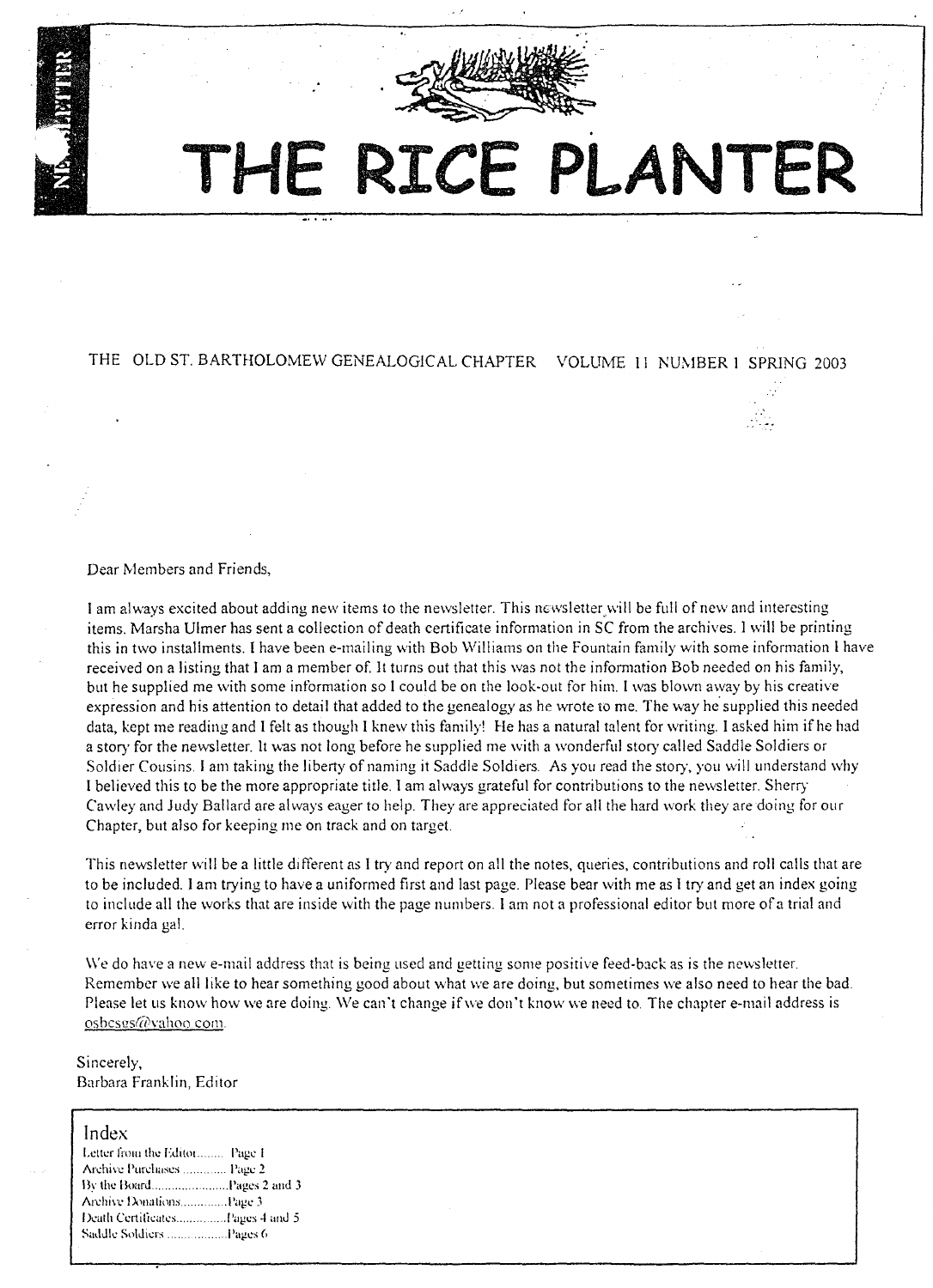# **ARCHIVE DONATIONS**

## ARCHIVE PURCHASES

- Lawrence E. Jarrell, Transcriber. Early Colleton South Carolina Census, 1790. 1800, 1810. Alligator Creek Publications, High Point, NC, October 1998.
- Lawrence E. Jarrell, Transcriber. 1820 Colleton South Carolina Census. Alligator Creek Publications, High Point, NC, October 1998.
- Lawrence E. Jarrell, Transcriber. Early Orangeburgh South Carolina Census, 1790. 1800, 1810. Alligator Creek Publications, High Point, NC, August 1998.
- Lawrence E. Jarrell, Transcriber. 1820 Orangeburgh South Carolina Census. Alligator Creek Publications, High Point, NC, August 1998.
- Lawrence E. Jarrell, Transcriber. Early Barnwell South Carolina Census, 1790 Orangeburgh District (South), 1800, 1810 Barnwell. Alligator Creek Publications, High Point, NC, May 1998.
- Lawrence E. Jarrell, Transcriber. 1820 Barnwell District South Carolina Census. Alligator Creek Publications, High Point, NC, May 1998.
- Lawrence E. Jarrell, Transcriber. 1850 Barnwell District South Carolina Census. Alligator Creek Publications, High Point, NC, May 1998
- Lawrence E. Jarrell, Transcriber. Early Beaufort South Carolina Census, 1790, 1800,
- 1810. Alligator Creek Publications, High Point, NC, May 1998.
- Lawrence E. Jarrell, Transcriber. 1820 Beaufort District South Carolina Census. Alligator Creek Publications, High Point, NC, June 1998.
- Lavvrence E. Jarrell, Transcriber. 1850 Beaufort District South Carolina Census.
- Alligator Creek Publications, High Point, NC, April 2000.
- Lawrence E. Jarrell, Transcriber. 1790 Charleston District South Carolina Census. Alligator Creek Publications, High Point, NC, April 1999.
- Lawrence E. Jarrell, Transcriber. 1800 Charleston District South Carolina Census. Alligator Creek Publications, High Point. NC, May 1999.
- Lawrence E. Jarrell, Transcriber. 1810 Charleston District South Carolina Census. Alligator Creek Publications, High Point, NC, June 1999.

## BY THE BOARD

As your new president, it occurred to me that many of you have no idea who I am. My husband, Richard, was born and raised in Walterboro. He had lived here most of his life and chose to retire here. We've renovated his family home in the historical district of town. That's my only direct connection to South Carolina, so I decided to share with you how I got interested in genealogy. Please send your story of how you got interested in genealogy to Barbara Franklin or me. It would make a great regular feature for our newsletter.

"My hometown is Benton Harbor, Berrien County, Michigan. My father moved to Miami, FL when I was eight. Since Benton Harbor is in the southwestern tip of Michigan and I've lived in the South most of my life, I call myself a 'Southern Mid-westerner.'

In the first grade, in South Bend, Indiana, ) discovered my last name was different. The first name the teacher said in roll call was "Sharon Arent." I responded, "Here." She smiled and said, "Sharon aren't here?" Amongst the class giggles, I stomped my foot and said, "Yes, I are!" I never liked roll call.

When I was 16, I stayed with my grandparents in Benton Harbor, which had a population of about 6-8,000, for the summer. One day I was telling them how I always got teased at school. My grandfather told me to get the phonebook and count the 'Arent's.' What a shock to find 37 of them and he proceeded to tell who each one of them was and how we were related.

The next day he took me to the Kniebus Cemetery in Bainbridge TownShip in Berrien County, where his parents and grandparents were buried (my great and great-great grandparents). We walked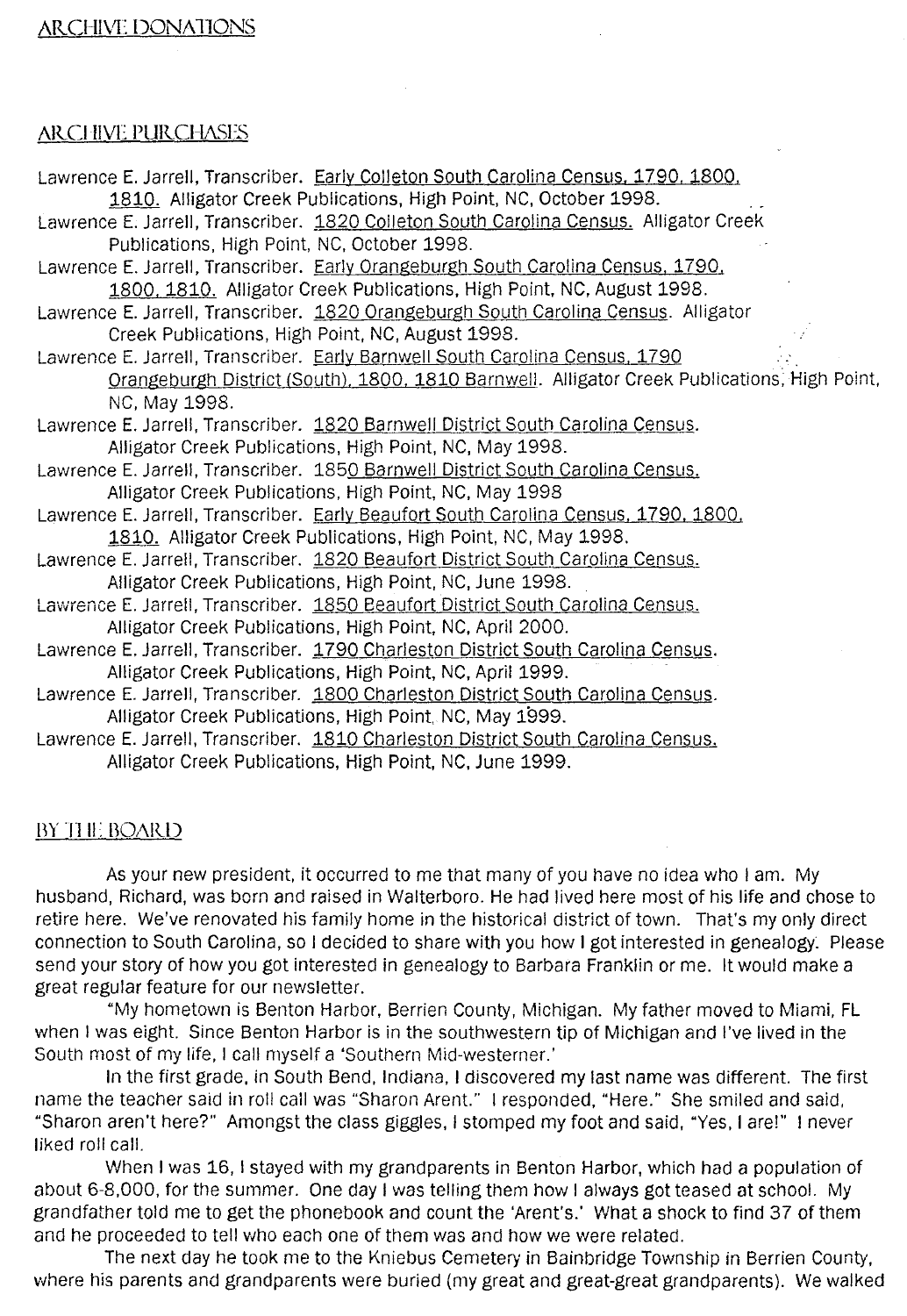row after row as he pointed out each gravestone and how I was related to over 95% of the 133 graves. Since then I have found relatives in over 17 cemeteries in Berrien County. My response that day was, 'Gee, grandpa (remember we're talking about 1956), I didn't know I had so many dead relatives!'

My interest was peaked! I was hooked! It's been an on-going love affair with my past for over 45 years and I'm still finding out new things. Hopefully, I can share my knowledge, enjoyment, and enthusiasm for family research with you."

Your Board has been busy since the beginning of the year. We've set interesting speakers and programs for the year (We had 25 members and guests attend our January meeting and attend our February meeting), gotten our cemetery committee activated again reading headstones, updated our membership brochure (If you'd like to have some sent to you, please let us know. We distribute the brochure in over 25 places within the surrounding counties.), developed a strong active donation program for our archives, and worked on publicity (We now have a list of 12 newspapers that our PSA's and articles are regularly sent. We added 8 more press contacts for the February meeting and developed a flyer that was distributed at the Library from late December to February 9th. I also send periodic emails to all the 'local' members, which is anyone who lives within an hour and a half drive to Walterboro)

We're actively getting our current archives organized and catalogued as well as developing lists of items we want to purchase for the archives. We wanted to make our archives available to our members so at the January meeting I announced that local members could request an item from the archives and have it on loan for one month. We've begun listing donations to the archives and purchases for the archives in each issue of the newsletter.

The Board voted on the following items: The chapter will join the Federation of Genealogical Societies. The chapter will give a complimentary membership to each non-member speaker this year. The Chapter will have a table at the Walterboro Rice Festival in April 2003. The Chapter will now have a sponsorship program.

If you have any ideas you'd like to share with us, please contact me. This is just the first quarter, but we're excited. Your Board is really hard at work. Remember to renew your membership.<br>We don't think you'll regret it! SHERRY CAWLEY, CHAPTER PRESIDENT

## DONATIONS TO THE CHAPTER

There are basically two kinds of donations an individual can make to an organization: in-kind and cash. The in-kind donations are all tangible items that the donor can put a monetary value for gift giving. As we are a legal non-profit organization, you can list most of your in-kind donations with a monetary value to be used for tax purposes.

What are we looking for? The first thing that comes to mind would be a copy of your own family research, ancestor charts, family group sheets, a family history, a family bible, photographs and scrapbooks. But there are other items that you can donate. For many, family research is a solitary activity. What about the genealogy books you no longer use, or perhaps you subscribed to a genealogy magazine, joined an organization or two and now those periodicals and newsletters are lying around somewhere in a box or on a shelf.

Perhaps you traveled to an area you were researching, bought some books or pamphlets on the area and got what information you could from them. Now they're in a box or on a shelf. How many different computer programs have you bought that included cd's? What happens to the older versions? Bet they're on that same shelf!

Did your family have a local business or were they active in one of the local churches? My bet is that you can find phone directories, office records, church directories, church histories, and church family albums on that 'never use' shelf. What did you ever do with your old school or college annuals? Can you even find the box you put them in? Were your parents or grandparents in one of the world wars or more recent ones? Did they write letters home?

Has your company recently purchased new computers? There may be nothing wrong with the older ones so why not ask if you can donate one to the archives? What are you going to do with all the 'old' office furniture when the boss wants his office redecorated? We really need comfortable chairs, large tables, filing cabinets both vertical and lateral, and any other office supplies like file folders, hanging files, index cards, etc. that would be necessary to run a research center.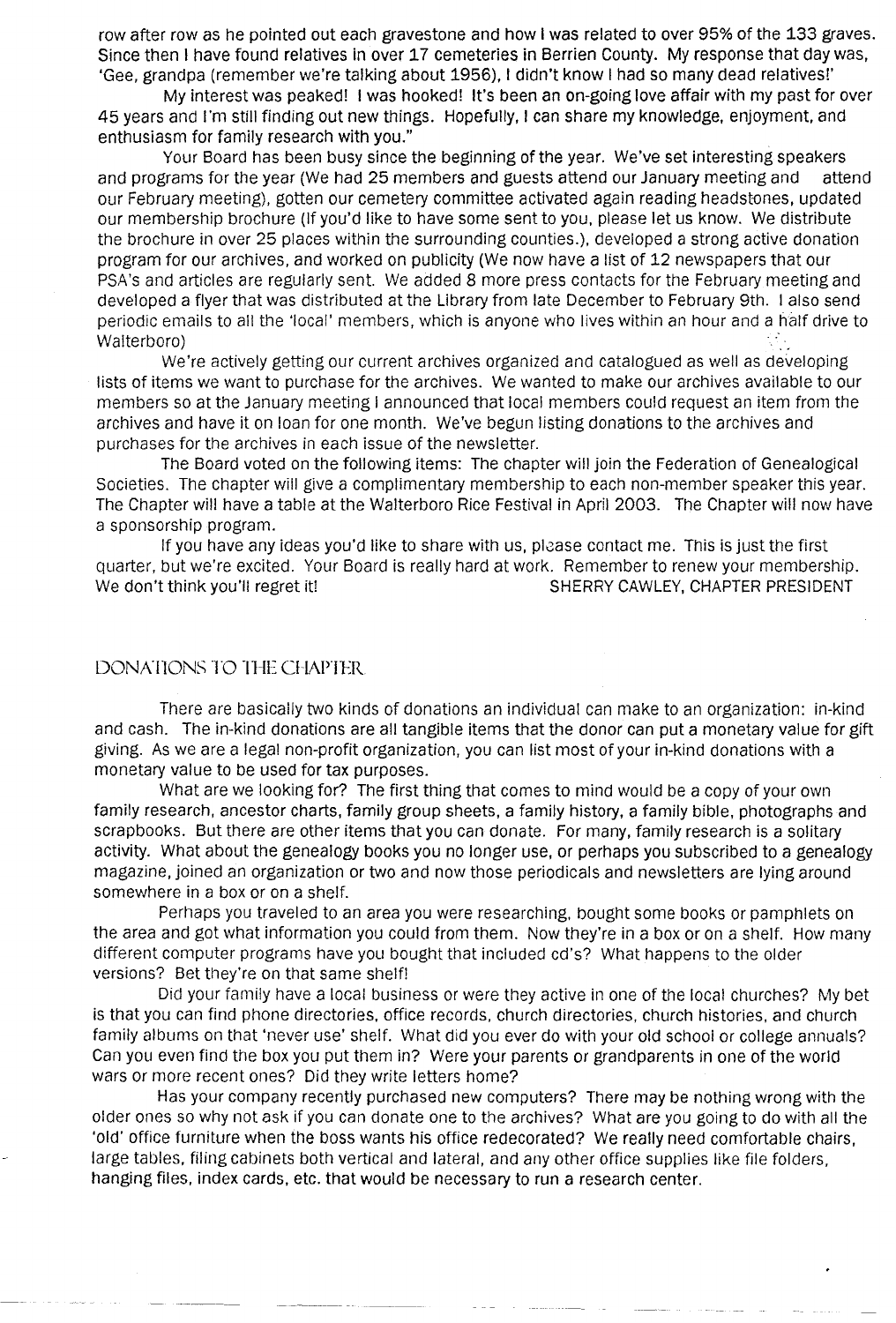The second major type of donation is cash, but did you realize there are different kinds of 'cash'? There are Treasury Notes, CD's, stock certificates, Mutual Funds, etc. that can be given in place of 'hard cash.' We want to recognize every person who gives a cash donation to the Chapter. Therefore, we have developed a "SPONSORSHIP PROGRAM." It will be published and added to each quarter for each calendar year in our newsletter. Here are our (evels of sponsorship:

| Silver Sponsor  | $$1.00 - 100.00$    |          |
|-----------------|---------------------|----------|
| Pearl Sponsor   | \$100.00 - \$199.00 |          |
| Ruby Sponsor    | \$200.00 - \$399.00 |          |
| Gold Sponsor    | \$400.00 - \$599.00 | $\sim$ . |
| Diamond Sponsor | Over \$600.00       |          |
|                 |                     |          |

Whatever amount you give will automatically place you into one of these categories.

Okay, you're thinking I can't ever part with these 'things', but what happens when you pass away? Nine times out of ten, someone comes into your home and throws all those old treasures away. Why don't you decide now to give them to a place that will not only keep them, organize and catalog them, but will make them available for future generations of family researchers who want to create 'real' people from all the names they have put on an ancestor chart or family group sheet. Give while you can still make comments and help make sure that your information has been catalogued correctly. That's one of the major responsibilities of a Genealogy Research Center. There is nothing like this in Colleton, Bamberg, Allendale, Hampton, Dorchester, or Jasper counties. We plan to change that with your help. Start doing your spring-cleaning now and make that decision to donate to our chapter archives by using the in-kind donation form found in this newsletter or send your cash donations directly to Judy Ballard, Treasurer.

This is a wonderful way for each of us to participate in the chapter's activities, no matter where you live or your lifestyle. If you prefer, you can make copies of any of the materials you wish to donate. (f you have any questions write or email us at the chapter email address (osbcscgs@yahoo.com) and we will respond.

## Roll Call for Larry Ulmer

Ulmer- Germany to the United States, South Carolina to Georgia, Alabama, Mississippi and Texas. Davis (Icabod) 1755-1835 Risher (Rev. Silas) 1808-1891 Crosby (Jacob Martin, Sr.) Patrick ( John David) 1818-1892 bur. Hunter's Chapel in Bamberg. Bessinger (Harriett) 1824·1895 Rentz- Germany to South Carolina Vam-Germany to South Carolina Hiers-Germany to South Carolina Hunter- William 1750-1857

## Roll Call for Marsha Ulmer

Schulz, Johann- Germany M: Anna Klein, Germany Hinze, Germany, NY, PA Blattner-Germany to Missouri VonDerAhe-Hille, Prussia Meuhmeier-Keleinmab, Lippe to Missouri Bischof-Germany to St. Louis, Missouri Krenning Zimmerman Driess **Greff** Rogier **Goetting** Beinfohr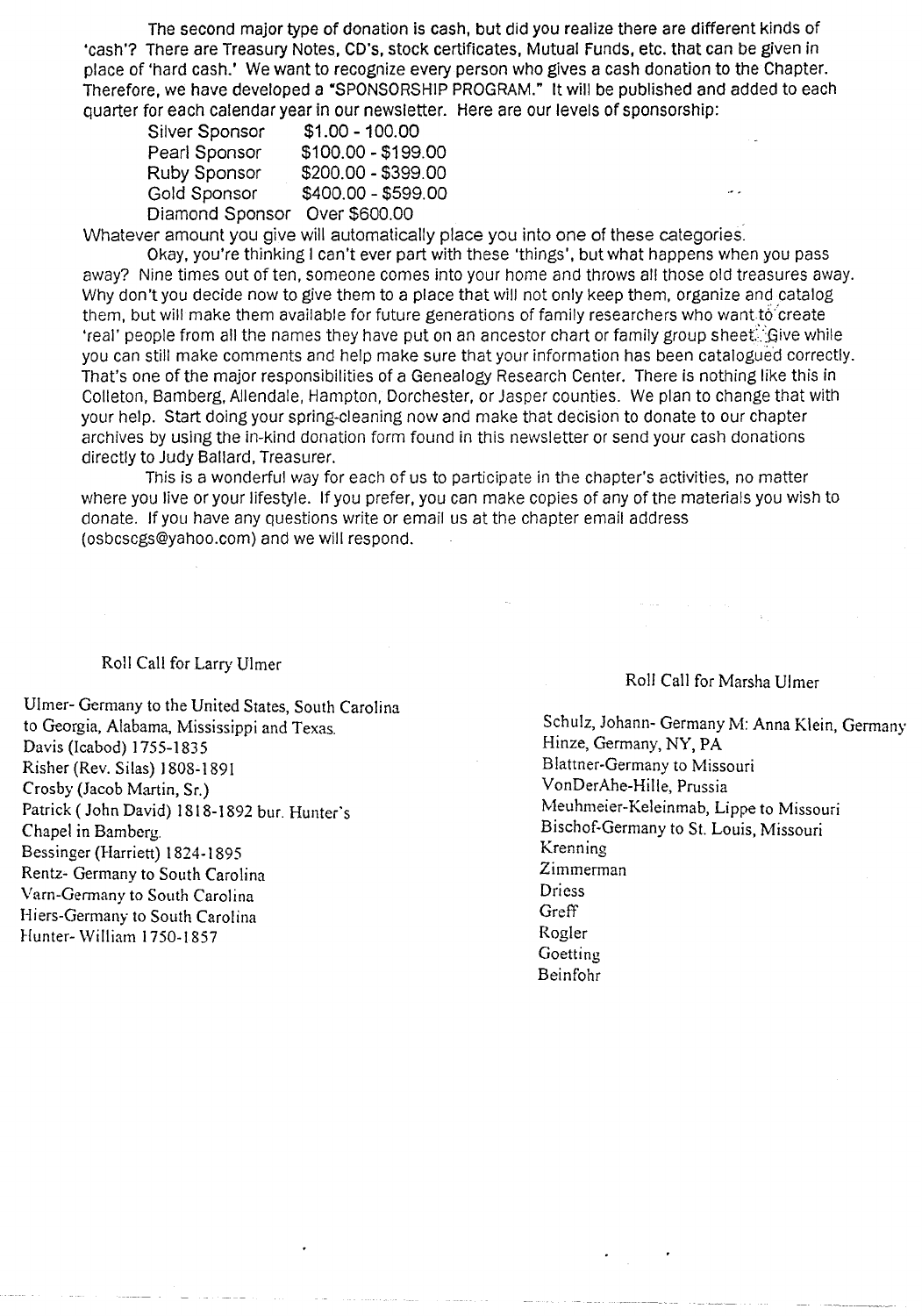# **Donations to Old St. Bartholomew Chapter's Research Center**

March 2003

Donated by Judy Ballard:

u. S. Genweb Project, "Cemeteries of Dorchester County, SC"

Dorsey-Utsey Family Bible

Ellen Payne Odum Library, "The Family Tree" newsletters, issue of 1993 thm 2000

Donated by Judy Ballard in Memory of Roland Arent:

Carroll Ainsworth McElligott and Ronald J. McElligott II, "A Guide to the Pre-Civil War Land Records of Colleton County South Carolina"

Daniel C. Littlefield & SC Dept. of Archives and History, "Rice and The Making of South Carolina"

Colleton Artists Guild, "Backward Glances Colleton County", Volume I

Donated by Old St. Bartholomew Chapter, SCGS in Memory of Roland Arent:

Evelyn Mc. F. Bryan and Gibson H. Bryan, "Cemeteries of Upper Colleton County South Carolina"

Donated by Mrs. Betty Carole Meyer:

David Gavin, "David Gavin's Horseback Ride from St. George, SC to Mississippi in 1843"

Loose pages on the Bell family.

Colleton County Sheriff's Department (911 Section), Atlas of Colleton County, SC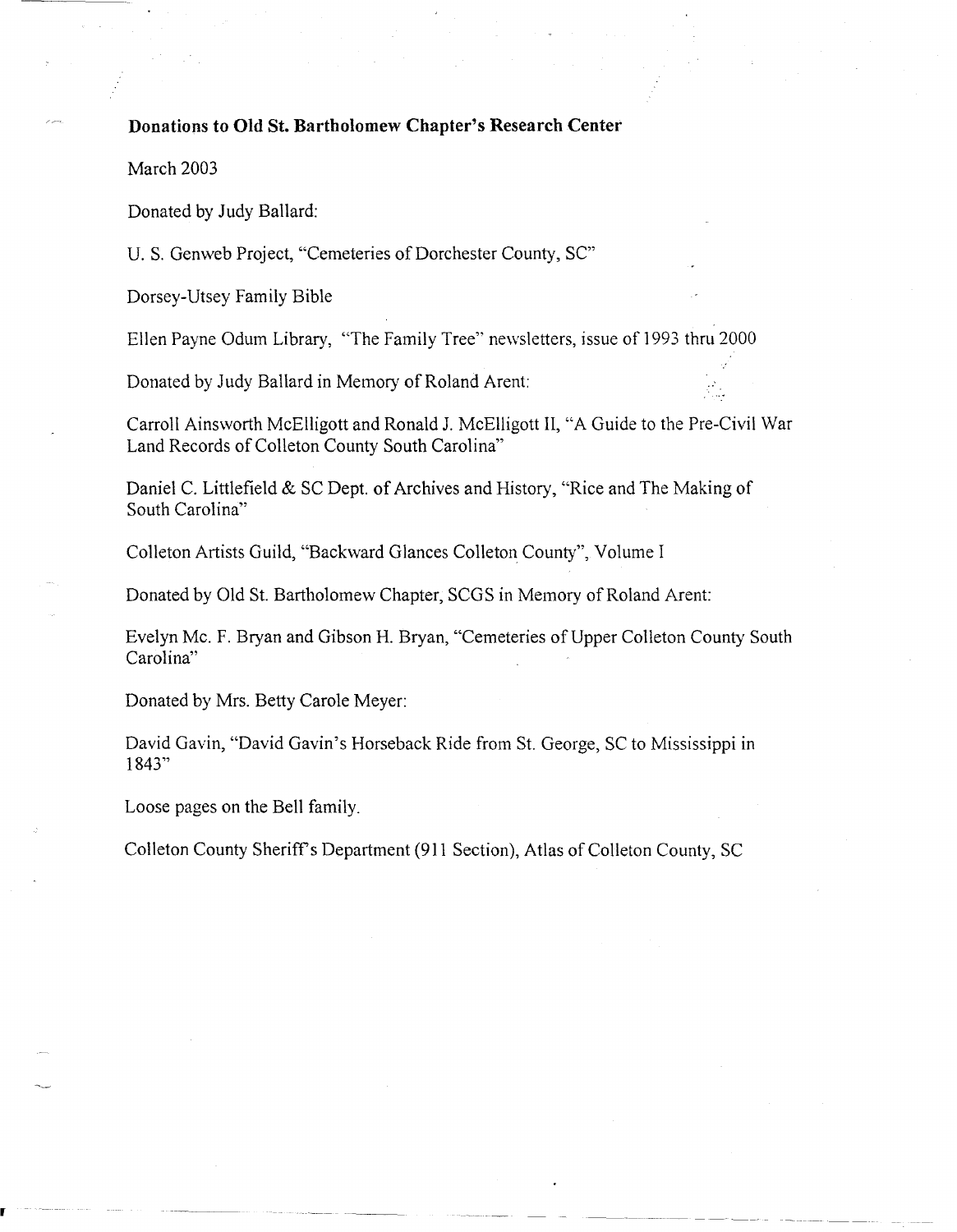## **Queries**

JOHNSTON: George Allen T. Johnston (1828-1900) was the father of John William Johnston (ca. 1856- 1922) of St. Bartholomew Parish. Who was the father of George Allen T. Johnston? What was the maiden name of Mae Johnston, wife of Gat Johnston? What was the maiden name of 1. L. Box Johnston's wife?

Reply to: Virgil C. Johnston, 5249 Lancaster Street N. Charleston, SC 29405 Telephone: 843-744-5837

DUBOIS: Looking for the Dubois Family Cemetery in Colleton County. Believe that John L. Dubois and Annie Margaret Ulmer Dubois are buried there. Reply to: Ruby Mixon, 2670 Howell's Mill Road Bamberg, SC 29003 Telephone: 803-245-6136

Would like to find the ancestors of: PATRICK: John D. 1818-1892 buried in Hunter's Chapel, Bamberg, SC BESSINGER: Harriett 1824-1895 buried in Hunter's Chapel, Bamberg, SC HUNTER: William 1750-1857 Barnwell, SC to Georgia ALLlSON: Patience b. 1732 HUGHES: William m. 1780 Hannah LNU (last name unknown) RISHER: Rev. Silas 1808-1891 bur. Doctor's Creek Bapt. Church CROSBY: Jacob Martin, SR DAVIS: Ichabod 1755-1835 Reply to: Marsha and Larry Ulmer e-mail lhulmer@sc.rr.com

## DONATIONS

Independent Directories, 1996 South East Forestry Directory From: Bryan Lumber LLC, St. George, SC

GTE, 2000 Bowman-Eloree, SC Telephone Directory (2 copies)

Bellsouth, 1999-2000 St. George Telephone Directory ( 2 copies)

Palmetto Telephone, 1997 Walterboro Telephone **Directory** 

Palmetto Telephone, 1998 Walterboro Telephone **Directory** 

Palmetto Telephone, 1999 Walterboro Telephone **Directory** 

Approximately 100 County tax maps of Colleton and surrounding counties.

Donated by Rosalyn White

Johnson Pub. Co., Walterboro, SC, City Directory-1963

Johnson Pub. Co., Walterboro, SC City Directory-1996

National Funeral Home Directors, 2000 Yellow Book of Funeral Directors.

Donated by Myrtle Linder:

Manuscript of "Smoaks X Roads" by Sophie Yarn, Myrtle Linder, and Dale L. Altman.

Donated by Colene Woodard Norton: Norton, Colene Woodard, "Colene is in Africa".

Donated by Bob Williams: Manuscript of corrections of information on the Stokes Family, by Bob Williams.

Donated by Judy Ballard: National Morticians Association, "1994-The Redbook"

Cash Contribution by Deanna Padgett. This makes her a pearl!

Donations by Sherry Cawley:

"Around Walterboro, South Carolina" by Sherry **Cawley** 

Arcadia Publishing, "South Carolina's Lowcountry" Robert 1. Stets, "A history of the Roman Catholic Church in Walterboro, SC".

Bethel U. M. C., "Bethel United Methodist Church" ( 1978 Directory)

US Marines, "Marine Corps Recruit Depot Parris Island, SC, Platoon 296-1971"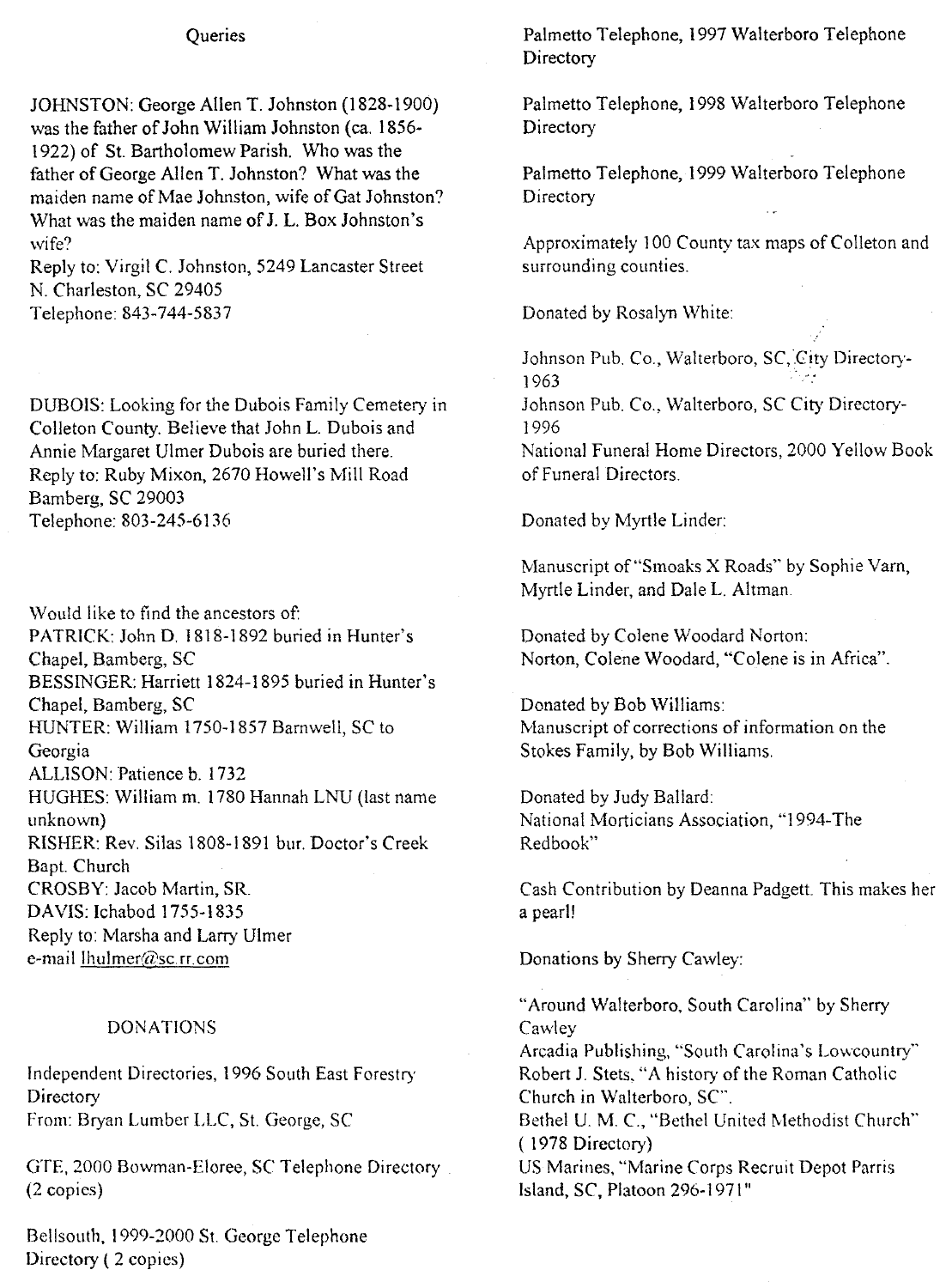#### DEATH CERTIFICATE INFORMATION

Available through the South Carolina Archives in Columbia, SC

#### #19611

Hudson, Infant b. Oct 16 1915 Colleton Co, SC d. Oct 20 1915 Colleton Co, SC Bur: Bethel Methodist Church Oct 21 1915 Father: J. A. Hudson b. Colleton Co, SC Mother: Yonah Ulmer b. Colleton Co, SC Informant: J. S. Ulmer, Ruffin, SC Local Registrar: C. K. Breland

#### #19617

#### Stone, William Reubin

b. Dec 24 1895 Collcton Co, SC d. Oct 28 1915 Colleton Co, SC Bur: Peniel Baptist Church Oct 29 1915 Father: C. H. Stone b. Colleton Co, SC Mother: Jannie Pellum b. Colleton Co, SC Informant: C. H. Stone Local Registrar: G. T. Polk Undertaker: J. F. Rentz, Islandton, SC

#### #19619

Kinsey, Eloise b. Nov 191912 Glovenille, SC d. Oct 06 1915 Colleton Co, SC Bur: Doctor's Creek Baptist Church Oct 07 1915 Father: John Kinsey b. Sniders, SC Mother: Nedoe Kinscy b. Sniders, SC Local Registrar: Josh Garvin

#### #19620

## Bennett, Not Named Female

b. Oct 12 1915 Jacksonboro, SC d. Oct 12 1915 Colleton Co, SC Bur: Jacksonboro, SC Oct 13 1915 Father: Charles Edward Bennett b. Jacksonboro, SC Local Registrar: Josh Garvin

#### #19627

Smoke, Charley P.

Age: 35 years b. Co1leton Co, SC d. Oct 09 1915 Colleton Co, SC Bur: Smoaks Cemetery Oct 10 1915 Father: William Smoke b. Colleton Co, SC Mother: Margret Blocker b. Co1leton *Co,* SC Informant: J. B. Padgett, Ruflin, SC Local Registrar: W. B. Crosby Undertaker: J. D. Varn, Ruffin, SC

#### #19632

McNair, R. H.

b. Apr 13 1874 Richmond Co, NC d. Oct 24 1915 Colleton Co, SC Bur: Ruby, SC Oct 25 1915 Father: Wm. McNair b. Richmond, NC Mother: Laura Aycoch b. NC Married Occupation: Logging Engineer Informant: E. D. McNair, Green Pond, SC Local Registrar: R. F. Huggins Undertaker: T. H. Douglass, Ruby, SC

# #19639

Hiott, Ethel b. Feb 19 1908 South Carolina d. Oct 03 1915 Colleton Co, SC Bur: Colleton Co, SC Oct 04 1915 Father: Lawrence C. Hiott b. South Carolina Mother: Florence Wright b. South Carolina Informant: 1. C. Hiott Walterboro, SC Local Registrar: Vemon L. Padgett

#### #196-11

Breland, Ottee Sanders b. Aug 07 1889 South Carolina d. Oct 11 1915 Colleton Co, SC Bur: Colleton Co, SC Oct 12 1915 Father: M. N. Breland b. South Carolina Mother: Rebecca Varn b. South Carolina Married Occupation: Domestic Informant: Dr. Riddick Ackerman Walterboro, SC Local Registrar: Vernon L. Padgctt

#### #19645

## Craven, Logan

Age: 7 years 2 months d. Oct 29 1915 Colleton Co, SC Bur: Walterboro, SC Oct 301915 Father: David Craven b. South Carolina Mother: Emmie BootIe b. South Carolina Infonnant: Dr. Riddick Ackennan Local Registrar: Vernon L. Padgett

#### #19997

Mole: Julia Inez b. Jul14 1915 Luray, SC d. Sep 051915 Hampton Co, SC Father: John Mole b. Luray, SC Mother: Mary Faust b. South Carolina Informant: Grover F. Bowers, Luray, SC Local Registrar: Hugh C. Vincent

## #19998

Dobson, Luther b. May 08 1914 South Carolina d. Sep 06 1915 Hampton Co, SC Father: D. A. Dobson b. South Carolina Mother: Amy Pope b. South Carolina Local Registrar: Hugh E. Vincent

## #20000

## Shuman, Louisa

h. Sep 16 1881 Hampton Co, SC d. Sep 19 1915 Hampton Co, SC Father: M. H. Shuman b. Hampton Co, SC Mother: Miss Mixon b. Ilampton Co, SC Married Occupation: Houscwilc Informant: J. C. Long, Estill. SC Local Registrar: Hugh L. Vmcent

#### #20001

Morrison, Darla Allen b. Sep ]7 1915 South Carolina d. Sep 23 1915 Hampton Co. SC Bur: Savannah, GA Father: John Morrison b. South Carolina Mother: Anna Solomons b. South Carolina Informant: John Morrison, Lena, SC Loea! Registrar: Mrs. Hugh E. Vincent

## #20024

Ziegler, Elizabeth Rebecca Age 69 years 10 months 7 days b. South Carolina d. Oct 091915 Bur: Orangeburg, SC Widow Father: Andrew Miller b. South Carolina Informant: E. A. Ziegler, Estill, SC Local Registrar: Hugh E. Vincent

#### #20007

#### Rowell, Emma Florence

h. Feb 18 1903 Jasper, SC d. Oct 13 1915 Hampton Co, SC Father: J. R. Rowell b. Jasper. SC Mother: Ida C. Malphrus b. Jasper, SC Informant: F. A. Rowell, Scotia, SC Local Registrar: W. P; Ellis

#### #20014

#### Weekley, George M.

b. May 08 1844 South Carolina d. Oct 13 1915 Hampton Co, SC Father: Wm. Weekley h. South Carolina Mother: Mary D. Mathis b. South Carolina Infonnant:.J. J. Weekley of Varnville, SC Local Registrar: F. W. Rogers

#### #20015

#### Dempsey, Chas. Spergrour (?sp)

h. Jul 17 1862 South Carolina d. Oct 12 1915 Hampton Co, SC Married Occupation: Mail Courier Father: D. R. Dempsey b. South Carolina Mother: Miss Young b. South Carolina

Informant: L. S. Dempsey Varn\ille, SC Local Registrar: F. W. Rogers

#### #22806

#### Wilson, Henry Edward

b. Sep 26 1822 Barnwell Co, SC d. Nov 23 1915 Bamberg Co, SC Bur: South End Cemetery Nov 24 1915 Married Occupation: Retired Father: John Wilson b. South Carolina Infonnant: G. W. Wilson, Bamberg, SC Local Registrar John Cooner Undertaker: Bamberg Fun., Bamberg, SC

#### #22S07

Cope, Marie Lee Age 29 years Hampton Co, SC d. Dec 13 1915 Bamberg Co, SC Bur: Mt. Olive. Hampton Co, SC Dec 15 1915 Marricd Occupation: Housewife Father: Samuel Frances Crews b. South **Carolina** Mother: Clem. Mathews b. South Carolina Informant: C. E. Cope, Bamberg, SC Local Registrar: John Cooner Undertaker: Bamberg Fun. Bamberg, SC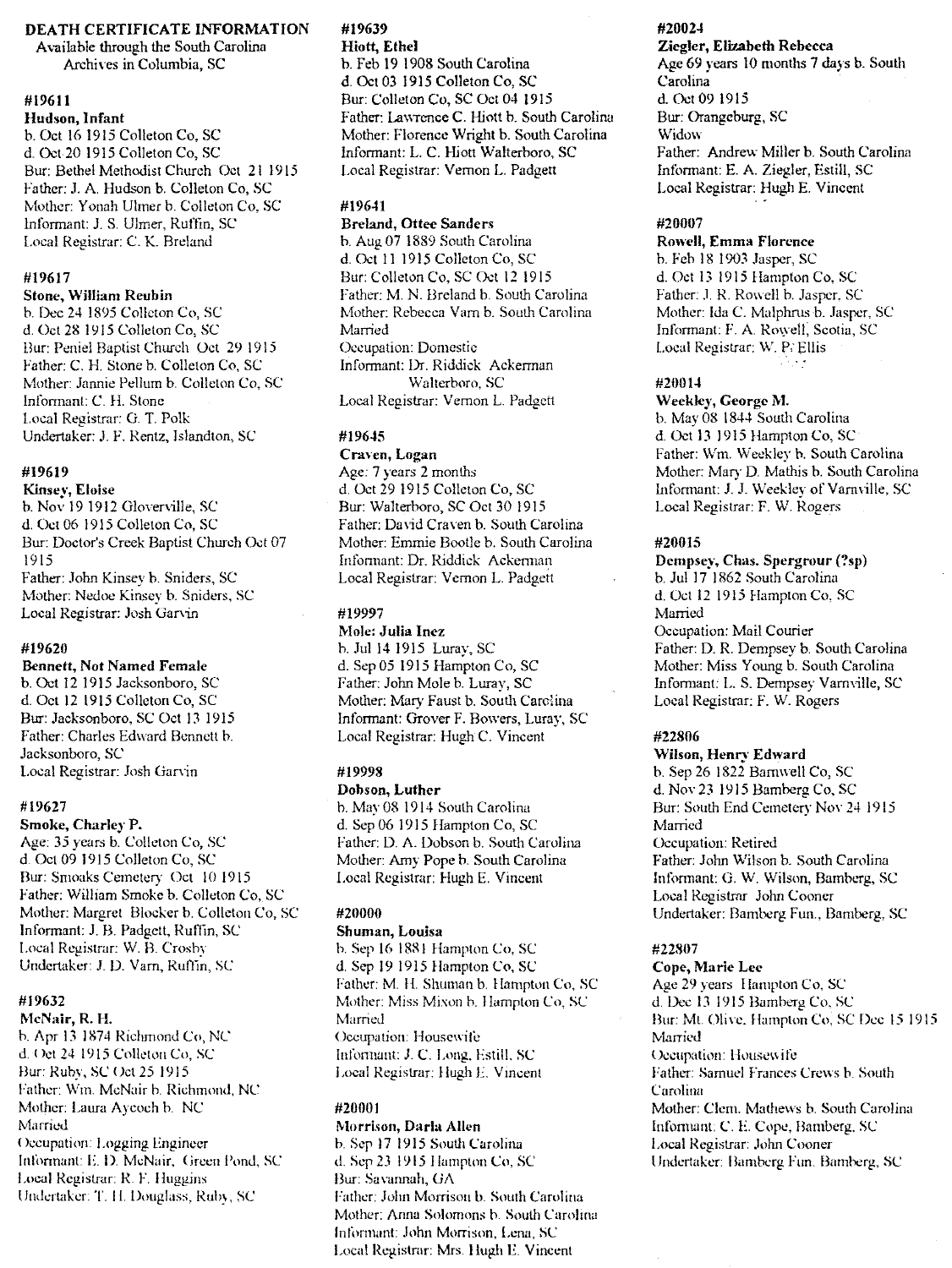## #22821

Summers, Elizabeth Age 2 years born. South Carolina d. Dee 23 1915 Bamberg Co, SC Bur: Edisto, SC Dee 24 1915 Father: Daniel Summers b. S. C. Mother: Rosa Drawdy b. S. C. Informant: J. S. Wimberly, Branchville, SC Local Registrar: J. W. Steedly

#### #22822

#### Carter, James \Vilson

Age 61 years b. South Carolina d. Dee 10 1915 Bamberg Co, SC Bur: Carter Gravevard Occupation: Laborer Father: Joe Carter b. S. C. Mother: Mary Pelham b. S. C. Loca] Registrar: J. W. Steedly

## #22825

Ehrhardt, Jacob b. Oct 291868 Bamberg Co, SC (listed on death cert) prob. in error mostly is Apr 30 1858 d. Oct 291915 Bamberg Co, SC Age: 57 yrs 5 mos 29 dys Ehrhardt Cemetery Oct 30 1915 Manied Occupation: Post Master Father: Conrad Ehrhardt b. Germany Mother: Annie Dora King b. Germany Informant: Jacob Ehrhardt, Ehrhardt, SC Local Registrar: G. J. Herndon

#### #23328

#### Crosby, Julia Marie b. Aug 301897 Colleton Co, SC d. Dee 241915 Colleton Co, SC Bur: Tabor Dee 25 1915 Manied Occupation: Housewife Father: Thos. M. Carter b. Barnwell Co, SC Mother: Mary Hudson b. Colleton Co, SC Informant: F. M. Carter, Ruffin, SC Local Registrar: C. K. Breland Undertaker: J. D. Bell, Ruflin, SC

#### #23329

Crosb~', James

b. May 16 1836 Ruftin, SC d. Dee 16 1915 Colleton Co, SC Bur: Old Field Creek Cemetery **Widower** Occupation: Farmer Father: Ilemy Crosby b. South Carolina Mother: Mary Blocker h. South Carolina Informant: Dr. J. R. Padgett, Ruffin, SC Local Registrar: C. K. Breland

#### #2333~

Folk, Lewis Wesley h. May 05 1905 Colleton Co. SC

d. Dec 12 1915 Colleton Co, SC Bur Wesley Cemetery Dee 13 1915 Father: Chas. Joseph Folk b. Culleton Co, SC Mother: Mary Elizabeth Feisdia (Sp?) h. Bamberg Co, SC Informant: W. D. Berry, Lodge, SC Local Registrar: G. T. Polk

## #23336

Sineath, J. C. b. Oct 08 1881 Colleton Co, SC d. Dec 02 1915 Colleton Co, SC Bur Peniel Baptist Church, Dee 05 1915 Manied Occupation: Farmer Father: L. J. Sineath b. Colleton Co, SC Mother: Lydia Duboise b. Colleton Co, SC Informant, J. S. Sineath of Islandton, SC Local Registrar: G. T. Polk Undertaker: J. J. Sineath of Islandton, SC

## #23341

#### Man·in, Samuel Anderson

b. Jul 28, 1848 Beaufort Disl , SC d. Dec 06 1915 Colleton Co, SC Bur: Black Creek Cemetery Dec 07 1915 Manied Occupation: Planter of Rice Father: Wm. David Marvin b. South Carolina Mother: Rebecca Davis b. South Carolina Informant: E. A. Marvin, Green Pond, SC Local Registrar: W. B. Crosby Undertaker: J. A. Marvin, Whitehall, SC

## #23350

## Knight, Edward Preston b. Apr 02 1855 South Carolina

d. Nov 15 1915 Colleton Co, SC Bur: Walterboro, SC Nov 16 1915 Manied Occupation: Black Smith Father: Alex (Alexander) Knight b. S.C. Mother: Alley (Alethia) Patrick b S. C. Informant: Mrs. E. P. Knight, Walterboro, SC Local Registrar: Vernon L. Padgett

#### #23351

Robinson, Charity E. b. 1830 South Carolina d. Dee 28 1915 Colleton Co, SC Bur: Mt. Carmel Dec 291915 Widow Informant: J. R. P. Robinson, Walterboro, SC Local Registrar: Vernon L. Padgett

#### #23353

Carter, C. C. Age 52 d. Dee 31 1915 Colleton Co, SC Bur: Colleton Co, SC Jan 01 1916 Married Oec: Farmer Father: Jno. Carter b. South Carolina

#### #23357

Bazzle, Monroe b. Oct of 1915 Collcton Co, SC d. Dee 151915 Collcton Co, SC Bur: Walterboro, SC Jan 01 1916 Adopted by: Isham Padgett Local Registrar: Vernon 1.. Padgett

#### #23358

#### Chaplin, Mrs. A. O. b. 1825 Age 90 Colleton Co, SC d. Dee 12 1915 Colleton Co, SC Bur: Walterboro, SC Dee 13 1915 Widow Informant: 1.. M. Stokes Local Registrar: Vernon L. Padgett

### #23359

Jackson, Jaek b. 1903 Age 12 years Colleton Co, SC d. Dec 09 1915 Colleton Co, SC Bur: Evergreen Cemetery Dec 10 1915 Father: J. S. Jackson b. Colleton Co, SC Informant: J. S. Jackson, Walterboro, SC Local Registrar: Vernon L. Padgett

#### #23360

#### Jennings, Geo. P.

b. Feb27 1854 Orangeburg, SC d. Dec 08 1915 Colleton Co, SC Bur: Pleasant Grove. SC Dee 09 1915 Local Registrar: Vernon L. Padgett

#### #23362

#### Wideman, Edith Allen.

b. 1913 Age 2 yrs. Colléton Co, SC d. Dec 06 1915 Colleton Co, SC Bur: Walterboro, SC Dee 061915 Father: F. P. Wideman b. Colleton Co, SC Mother: Edith Lockwood b. South Carolina Informant: Chas. H. Esdom of Walterboro, SC Local Registrar: Vernon L. Padgett

#### #23364

#### Stewart, Eliza

Age 67 vrs Colleton Co, SC d. Dee 01 1915 Colleton Co, SC Bur: Colleton Co, SC Dee 02 1915 Widow<sup>-</sup> Father: Andrew Smoak b. Colleton Co, SC Mother: Carvline Hyme b. Colleton Co, SC Informant: Cape Stewart of Walterboro, SC Local Registrar: Vernon L. Padgett

#### #23768

#### Zeigler, Elizabeth Rebecca

b. Jan 07 1846 Orangeburg Co, SC d. Oct 09 1915 Hampton Co, SC Widow Housewife Father: Andrew Miller b. Orangeburg Co, SC Mother: Mary Snell b. Orangeburg Co, SC Infonnant: L. A. Zeigler of Estill, SC Local Registrar: Dr. W. D. Vincent

#### #23769

#### Walsh, Mrs. Rena F.

Age about 21 yrs. B. Walterboro, SC d. Dec 19 1915 Hampton Co, SC Bur: Walterboro, SC Dee 20 1915 Married (bee: Housewife Informant: II T O'Neal of Estill. SC Undertaker: H. T. O'Neal of Estill, SC

#### #23771

Long, Horace J. Age 24 yrs b. South Carolina d. Dee 31 1915 Hampton Co, SC Bur: Nix\ilk. SC Jan 01 1916 Married (Occ: Farmer Father: B. E Long b. South Carolina lnfonnanl: 11.1".O'Neal of Estill, SC Undertaker: H. T. O'Neal of Estill, SC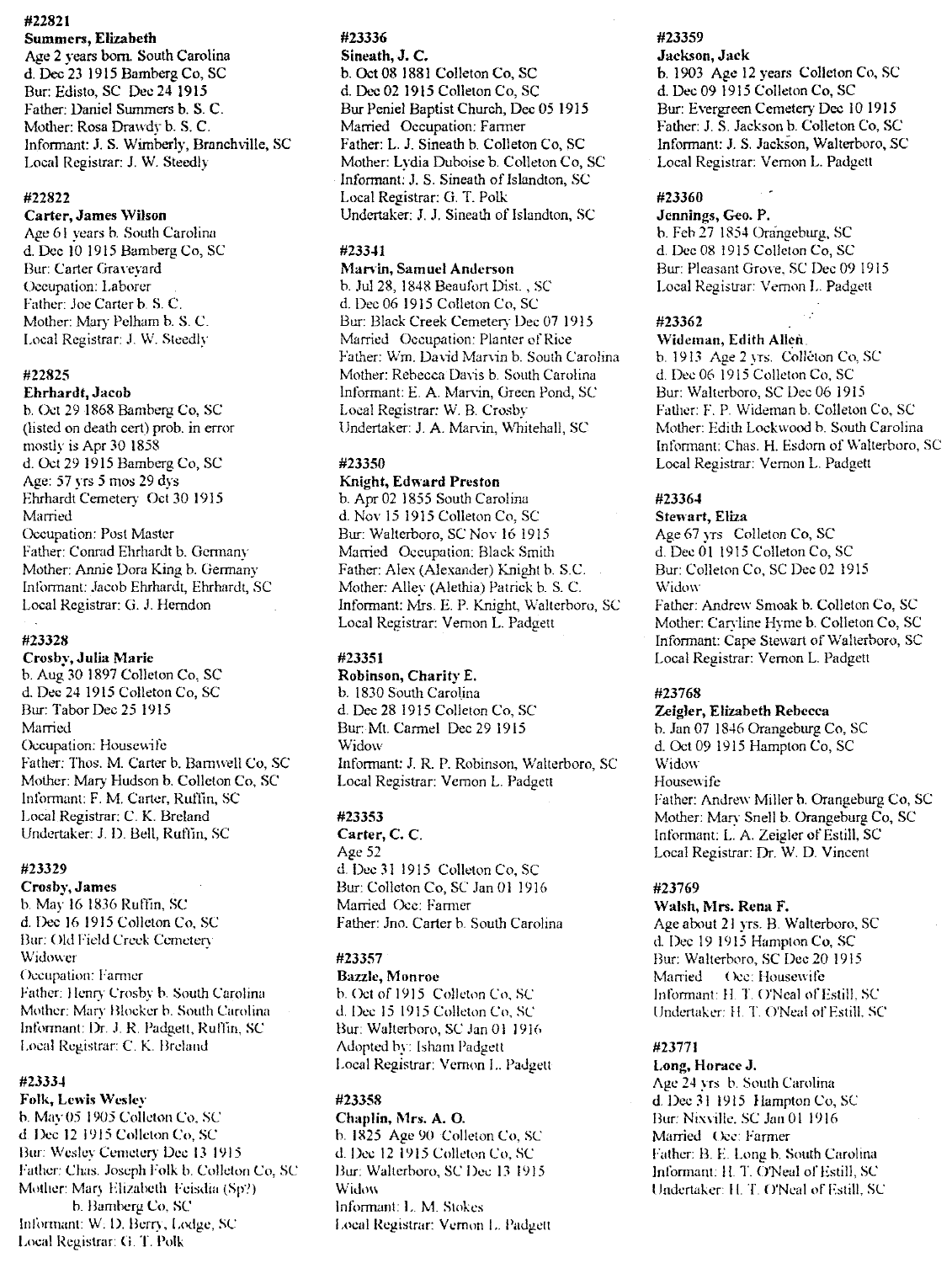## Saddle Soldiers By Bob Williams

Among the several books that was published during 2002 about the War Between the States was COLD HARBOR. Louisiana State University Press, written by Gordon Rhea. The author gives an excellent description of the battle of Haw's Shop fought in Virginia on May 28, 1864 As pointed out by the author, Lieutenant Colonel William Stokes and the 4<sup>th</sup> South Carolina Cavalry Regiment took part in this largely forgotten battle. Who was William Stokes')

Stokes was a Colleton County son and hero by today's standards. A good source for learning more about the colonel along with others who served in the 4<sup>th</sup> South Carolina Cavalry is a book published by Sandlapper in 1993, SADDLE SOLDIERS edited by Lloyd Halliburton.

Halliburton's work contains some correspondence of official nature but the majority of the material found in SADDLE SOLDIERS are letters that Stokes wrote to *his* wife Eliza Jane Boulware between December 1861 to April 1865. As pointed out by the editor, William's original company, the Hammond Hussars (after James Henry Hammond a former governor of South Carolina) would evolve into becoming Company  $G$ ,  $4<sup>th</sup>$ South Carolina Cavalry, the captain of the hussars would become lieutenant colonel of the  $4<sup>th</sup>$  SC Cavalry by late 1862. No matter what his rank, the Confederate officer continued to mention men of his first command in the letters mailed to Eliza. For the most part those mentioned were natives of ColIeton County, men with surnames like Benton, Utsey, Smily, Sheridan, Appleby, Jacques, Risher.

Risher, Stokes, Appleby, although Halliburton does include some informative notes in SADDLE SOLDIERS no where does he mention the relationships of these men. We are told that a voucher dated June 12, 1862 indicated Stokes was from Samt Bartholomew Parish and is the only clue to the residence of the Confederate officer. Where was Stokes exactly from? What was the relationship of the colonel to some of his men?

First, the Williams Stokes Cemetery (indicated as the Stokes-Tucker Cemetery, pages 17-18 in CEMETERIES OF UPPER COLLETON COUNTY) is another clue to where in Colleton County the colonel had lived. Five of his children are buried there. In a letter written on November 26, 1999, Dr. Joseph

Jackson Stokes points out that in 1850, young was living with his widowed mother. The 1870 census indicated the former Confederate officer called that area home. Dr. Stokes indicated that the home was on the south side of the Charleston-Augusta Highway, modern SC 61, and 2.33 miles to the east of U. S. 21 (33 miles to the east of the Buckhead Hunt Club Road).

Determining where William Stokes lived was much easier than learning his relationship to some of the men that served with him. William Stokes and Ann Stokes nee Risher. Ann was a daughter of Benjamin Risher, Sr. and Mary Risher nee Fontaine. The' Stokes, Risher, and Fontaine families have been traced to Virginia, something to keep in mind.':

In the letters sent to Eliza, Captain William Preston Appleby, of Company G,  $4<sup>th</sup>$  SC Cavalry is mentioned more often than any other person. Captain Appleby was a son of David Clinton Appleby and Amelia Stokes Appleby. *Amelia* was colonel Stokes' sister. No wonder the captain was mentioned so often, he was the senior officer's nephew. (William Preton Appleby passed away May 1, 1907 and rests in the cemetery of the Appleby Methodist church in modern Dorchester County.)

William Benjamin Risher, Sr. served as a sergeant in Appleby's unit. This William was the eldest son of Joseph Koger Risher and Havillah Williams Risher. Both of Sergeant Risher's parents were first cousins of Colonel Stokes. William's brother Henry Risher served as a private in the 1<sup>st</sup> SC Infantry, Hagood's Brigade and lost his life at Petersburg,Virginia on July20, 1864. No mention of Henry's death is found in SADDLE SOLDIERS. The sergeant's wife during the war was Caroline Risher, another of the colonel's first cousins. William Benjamin Risher, Sr. passed away October 1, 1908 and is buried in the Dukes Cemetery, Dorchester County

Sergeant Richard Risher, Jr. is referred to as R. Risher and Junius in his cousin's letters. Halliburton appears to have been under the impression the colonel was referring to two different men. Richard's sister Caroline was married to Sergeant William Benjamin Risher Dick was married to Sarah Appleby, sister of the captain and niece of Colonel Stokes. From the letters to Eliza, we learn Richard was wounded in Virginia on October 2, 1864, a leg had to be amputated. In a letter dated October 28, 1864, we learn that Junius had passed away. One of Richard's grandsons was Colonel James Franklin Risher who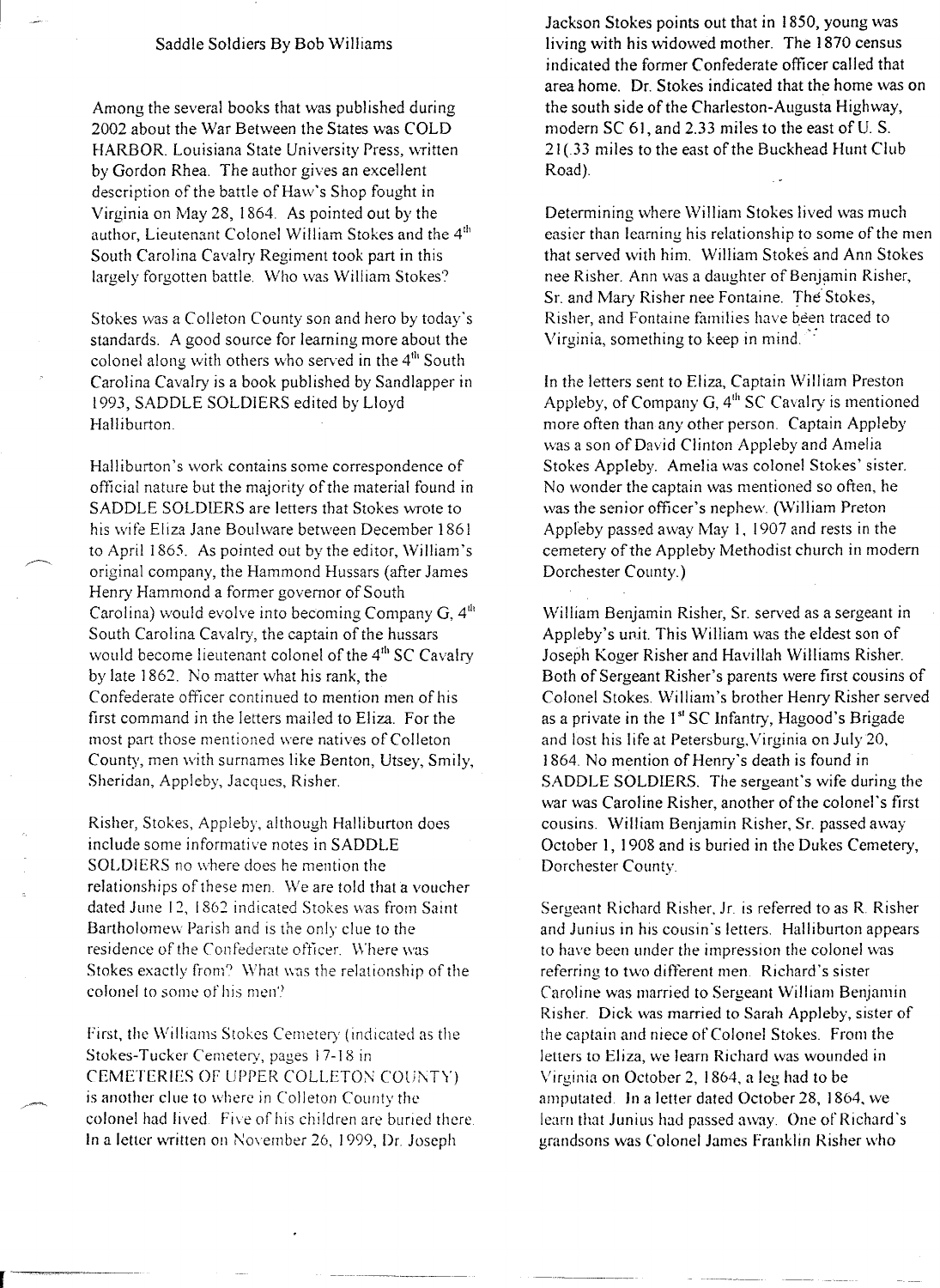was both a soldier and educator. In the 1930's, Colonel Risher purchased Carlisle Military School in Bamberg, SC and in the 1950's, Camden Military Academy in Camden, Sc.

In a letter dated October 14, 1864, the death of Dr. Fontaine, Medical Director of the Cavalry Corps of the Army of Northern Virginia was mentioned. Halliburton does not tell us anything about Dr. Fontaine. The doctor's full name was John Boursiquot Fontaine and he was only 24 yrs old at the time of his death. His great-great grandfather was the Reverend James Fontaine who wrote MEMORIES OF. A HUGUENOT FAMILY. Dr. Fontaine's father Edmund owned Beaver Dam. It was at Beaver Dam, that the Confederate general J.E.B. Stuart last saw his wife.

In a letter dated March 29,1865, reference is made to Doctor. This was the colonel's brother, Doctor Peter Stokes. In February 1865, Dr. Stokes' wife Ann \Villiams Stokes had passed away after giving birth to a baby girl. Ann was the aunt of Sergeant Major James Williams whose death was mentioned in letters written during May 1862. James was only 20. (Doctor Stokes, Ann and Sergeant Major Williams are all buried in the James Allen Williams Cemetery or as shown in CEMETERIES OF UPPER COLLETON COUNTY, the Stokes-Connor Cemetery.)

There is one mystery found in SADDLE SOLDIERS that may only be resolved by having a look at the original letter. At the close of a letter written on June 2, 1864, after the battle of Haw's Shop, the editor indicates that Stokes wrote, "Captain A. Lieut. Gen. Williams, and R. Risher's company safe." Captain A. was Captain Appleby, Sgt. R. Risher was Richard Risher, Jr. but Halliburton was unable to figure out who Lieut. Gen. Williams was. More than likely this was a reference to Henry Allen Williams (perhaps the "H" was mistaken for a "G".) Henry was not related to Colonel Stokes by blood but by marriage, his wife was Martha Ann Risher sister of William Benjamin Risher, Sr .

In closing. SADDLE SOLDIERS is a good reference for those seeking to learn more about their Civil War ancestors. It would have been an excellent source had Halliburton done a little more research and pointed out to his reader that Stokes had not just written about mere acquaintances but his relatives. When William Stokes and his kin left South Carolina to fight in Virginia, they were returning to their ancestorial horne. This is something that Lloyd Halliburton, Gordon

Rhea, and many others overlook.

## Note From Bob Williams:

One of the purposes in writing this short piece about SADDLE SOLDIERS was to help researchers. It took this author several years to determine who some of the people were that Stokes mentioned in his letters, especially their relationships to him. There are still questions, recently the answer to one of the questions was solved. Who was Yancey?

Yancey is mentioned in several of the letters Stokes wrote in 1862. On pages 49 and 50, is a letter, one of the few in the book Stokes did not write, written by  $t^2$  few form the book Stokes did not write, written by r ancey to the then Confederate major in October 1862. This letter contains at least one clue, mention of his mother-in-law as to the writer's relationship to Stokes and other individuals from Colleton County.

A researcher of several Colleton families, Mr. David Piquette, points out that a Garland M. Yancey had marned Sarah Caroline Williams. Sarah was the sister of Sergeant Major James Williams who had passed away in May 1862, Sarah's aunt Anna was the wife of Dr. Peter Stokes, brother of William. Sarah's mother was Mrs. Paul Williams nee Elizabeth Barnes. In 1.88I, Elizabeth would marry Dr. Stokes. By that time, the Yancey's were probably living in Florida.

In Florida, are clues that confirm Mr. Piquette's research is correct. Garland Meredith Yancey came to South Carolina from Louisiana. In 1862, Garland was about 25 years old and Sarah only 18. The letter he wrote in October 1862 gives the impression he was a member of the  $2<sup>nd</sup>$  Battalion Cavalry, South Carolina ~ember of the 2nd Battalion Cavalry, South Carolina \ ol~lI1teers.After the War Between the States, the family relocated to Florida. One of the family members was a son named Paul Williams Yancey who had a son Paul Williams Yancey, Junior born in Florida. Garland and Sarah Yancey are said to be buried in the Greenwood Cemetery in Orlando, Florida.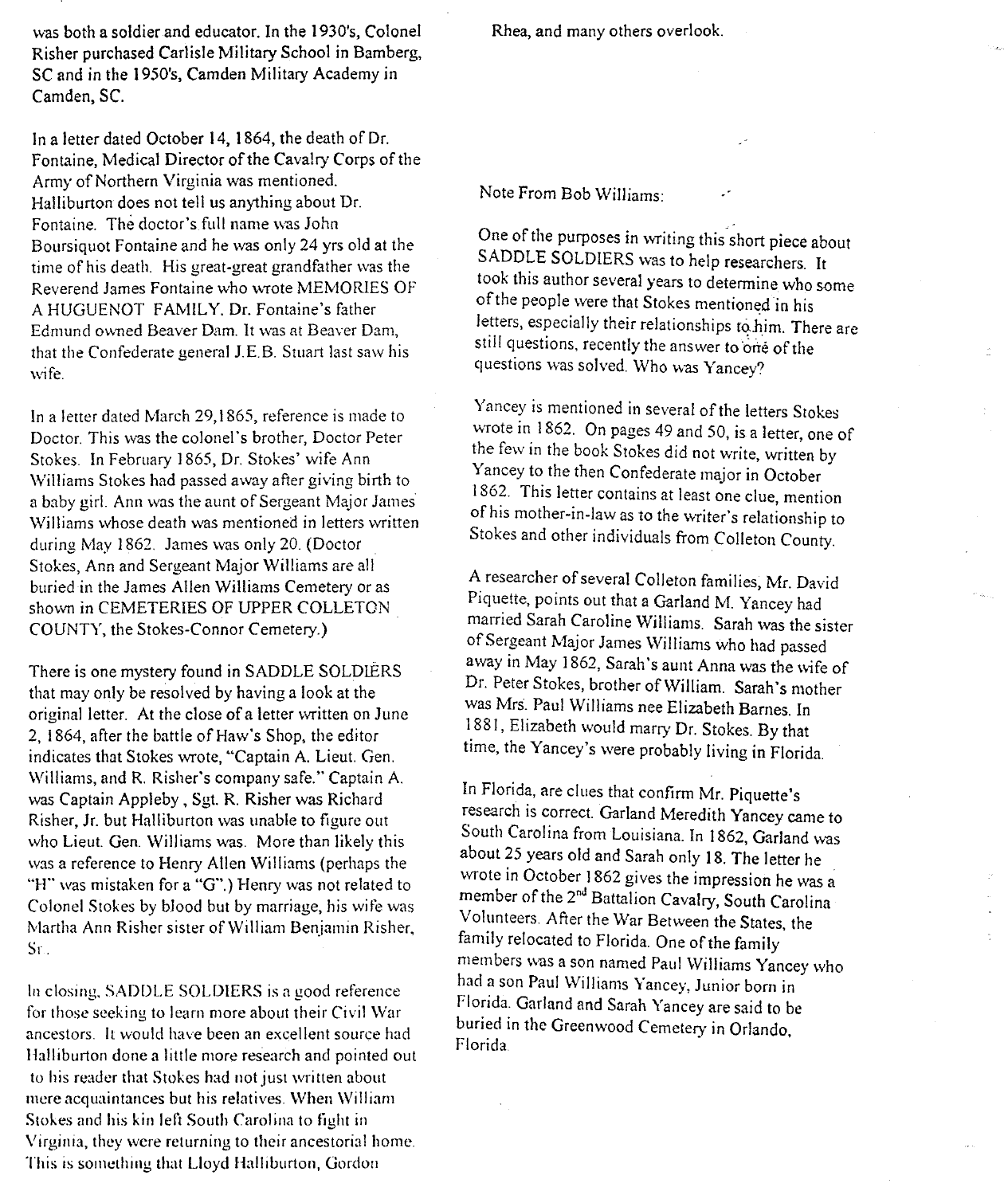# **OLD ST. BARTHOLOMEW CHAPTER, SCGS**

# **SCHEDULE OF EVENTS FOR 2003**

| Sunday, Mar 9<br>Topic:<br>Place: | Guest Speaker is Donna Ott, Chief PeeDee Indian Nation at Beaver Creek<br>"Researching Your Native American Ancestors"<br>LDS Church, Walterboro at 3:00pm                                                                                                                                                                                                                                                                                                                                  |
|-----------------------------------|---------------------------------------------------------------------------------------------------------------------------------------------------------------------------------------------------------------------------------------------------------------------------------------------------------------------------------------------------------------------------------------------------------------------------------------------------------------------------------------------|
| Topic:<br>Place:                  | Sunday, Apr 13 Guest Speaker is Judy Ballard, Chapter Treasurer<br>"Information You Can Find in the Federal Census"<br>LDS Church, Walterboro at 3:00pm                                                                                                                                                                                                                                                                                                                                     |
| Topic:<br>Place:                  | Sunday, May 11 Guest Speakers are Paul and Joyce Cox, the Stake Consultants for the Family History<br>Center of The Church of Jesus Christ of Latter-Day Saints, Charleston<br>$\frac{1}{2}$<br>"Researching Your Ancestors Using the Family History Center"<br>LDS Church, Walterboro at 3:00pm                                                                                                                                                                                            |
| Sunday, Jun 8<br>Topic:<br>Place: | <b>Chapter Members</b><br>Cemetery Projects Workshop<br>LDS Church, Walterboro at 3:00pm                                                                                                                                                                                                                                                                                                                                                                                                    |
| Topics:<br>Place:                 | Saturday, Aug 9 9th Annual Genealogy Workshop<br>Morning Session 9:00 - 12:00 Guest Speakers are<br>John Andrews, President of South Carolina Genealogical Society<br>"Tracing the Women in Your Family"<br>Alta Mae Marvin, Heritage Corridor Region 4 Field Coordinator<br>"The South Carolina National Heritage Corridor in the Lowcountry"<br>Afternoon Session 1:00 - 5:00<br>Beginning Genealogy Workshop and Individual Research<br>Colleton County Memorial Library 9:00am - 5:00pm |
| Topic:<br>Place:                  | Sunday, Sep 14 Guest Speaker is Donna Addison, Creative Memories Consultant<br>"Preserving Your Family Photographs and Documents"<br>LDS Church, Walterboro at 3:00pm                                                                                                                                                                                                                                                                                                                       |
| Topic:<br>Place:                  | Sunday, Oct 12 Guest Speaker is Barbara Franklin, Chapter Newsletter Editor<br>"The DAR: Why Belong and What It Takes To Join"<br>LDS Church, Walterboro at 3:00pm                                                                                                                                                                                                                                                                                                                          |
| Sunday, Nov 9<br>Topic:<br>Place: | <b>Guest Speakers are Chapter Members</b><br>"My Most Interesting Ancestor"<br>LDS Church, Walterboro at 3:00pm                                                                                                                                                                                                                                                                                                                                                                             |
| Topic:<br>Place:                  | Sunday, Dec 14 Guest Speaker is Sherry Cawley, Chapter President<br>"2 <sup>nd</sup> Annual Chapter Planning Workshop"<br>LDS Church, Walterboro at 3:00pm                                                                                                                                                                                                                                                                                                                                  |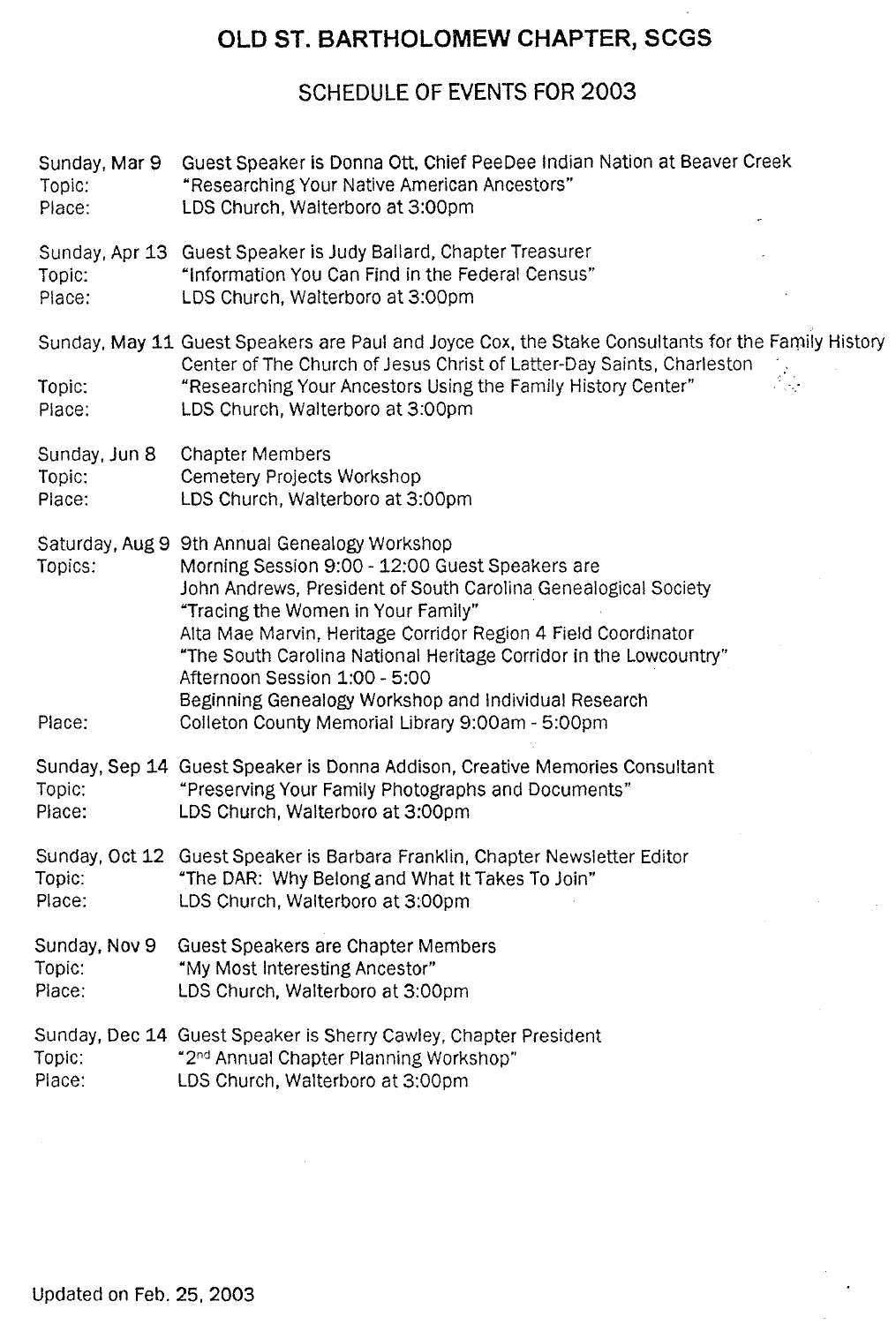# OLD ST. BARTHOLOMEW CHAPTER OFTHE SOUTH CAROLINA GENEALOGICAL SOCIETY

# MEMBERSHIP APPLICATION/RENEWAL

| ADDRESS PHONE()<br>CITY STATE ZIP<br><b>Type of Membership</b><br>Other Member Name (If Family Membership)<br>$( )$ \$20 Individual<br>$( )$ \$25 Family<br>Are you currently a member of another chapter of<br>$( )$ \$15 Associate<br>The South Carolina Genealogical Society?<br>YES() NO()<br>Primary Chapter Name<br>Membership No. (On label of "Carolina Herald"<br><b>OSBC Sponsorship Program</b><br>All monetary gifts donated to the Old St. Bartholomew Chapter will be used for genealogical materials<br>such as books, periodicals, CD Roms, Microfilm, Microfiche, equipment and other necessary supplies to enhance<br>and improve our Archives and develop our Genealogy Research Center. Because we view anyone who<br>demonstrates a willingness to help our Chapter realize our goals as a winner and a Champion for our cause, we have<br>developed the following gift giving levels: |                 |  |
|-------------------------------------------------------------------------------------------------------------------------------------------------------------------------------------------------------------------------------------------------------------------------------------------------------------------------------------------------------------------------------------------------------------------------------------------------------------------------------------------------------------------------------------------------------------------------------------------------------------------------------------------------------------------------------------------------------------------------------------------------------------------------------------------------------------------------------------------------------------------------------------------------------------|-----------------|--|
|                                                                                                                                                                                                                                                                                                                                                                                                                                                                                                                                                                                                                                                                                                                                                                                                                                                                                                             |                 |  |
|                                                                                                                                                                                                                                                                                                                                                                                                                                                                                                                                                                                                                                                                                                                                                                                                                                                                                                             |                 |  |
|                                                                                                                                                                                                                                                                                                                                                                                                                                                                                                                                                                                                                                                                                                                                                                                                                                                                                                             |                 |  |
|                                                                                                                                                                                                                                                                                                                                                                                                                                                                                                                                                                                                                                                                                                                                                                                                                                                                                                             |                 |  |
|                                                                                                                                                                                                                                                                                                                                                                                                                                                                                                                                                                                                                                                                                                                                                                                                                                                                                                             |                 |  |
|                                                                                                                                                                                                                                                                                                                                                                                                                                                                                                                                                                                                                                                                                                                                                                                                                                                                                                             |                 |  |
|                                                                                                                                                                                                                                                                                                                                                                                                                                                                                                                                                                                                                                                                                                                                                                                                                                                                                                             |                 |  |
| Bronze Sponsorship \$1.00 - \$249.00<br>Donor Amount \$<br>Silver Sponsorship<br>$$250.00 - $499.00$<br>Donor Amount \$<br>Gold Sponsorship<br>Over \$500.00<br><b>Surname Research</b>                                                                                                                                                                                                                                                                                                                                                                                                                                                                                                                                                                                                                                                                                                                     | Donor Amount \$ |  |
| NAME<br><b>COUNTIES, STATES, OR COUNTRIES</b><br>Use the back of this sheet for additional surnames if needed.<br>Mail Application/Renewal and check to:                                                                                                                                                                                                                                                                                                                                                                                                                                                                                                                                                                                                                                                                                                                                                    |                 |  |

Alln: JudyBallard Old St. Bartholomcw Chapter, SCGS or "OSSC-' 104 Wade Hampton Ave. Walterboro, SC 29488-9261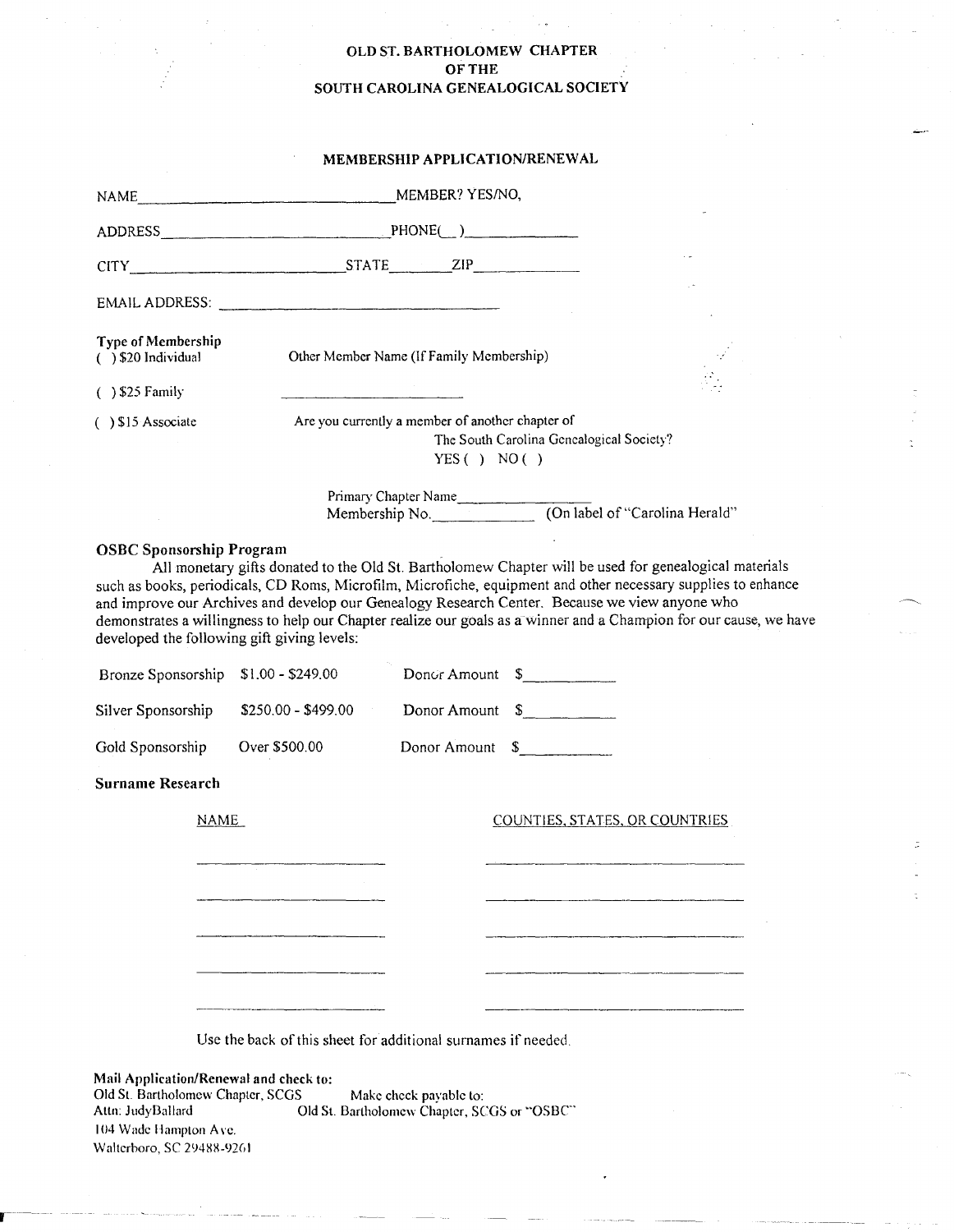The Rice Planter is the quarterly publication of the Old St. Bartholomew Chapter, SCGS. Queries and items for the publication should be sent to: The Rice Planter, c/o Barbara Franklin, Editor) 75 Lakeshore Drive, Walterboro, SC 29488 or e-mail to Angelswings@lowcountry.com. Members and non-members are encouraged to submit records and articles that would be of general interest to Colleton County residents. All other correspondence, except dues, should be addressed to Old St. Bartholomew Chapter, SCGS, Sherry Cawley 116 Charles Street, Walterboro, SC 29488.

Monthly meetings are being held on the second Sunday afternoon of each moth at 3 PM at the Church of Jesus Christ of Latter Day Saints, 1035 Dandridge Road, Walterboro, SC (except during the months of July and August). Dues are to be sent to Judy Ballard, Treasurer, 104 Wade Hampton Avenue, Walterboro, SC 29488-926] .Dues are \$20 Individual, \$25 Family (living at the same address) and \$15 Associate (member of another chapter of the South Carolina Genealogical Society. Dues should be sent by April 1" to continue receiving the newsletter.

,- .~- .~

'.

## Officers for 2003

| PresidentSherry Cawley             |                                    |
|------------------------------------|------------------------------------|
| Vice PresidentDeborah Toa          |                                    |
|                                    |                                    |
| TreasurerJudy Ballard              |                                    |
| Archivist & HistorianRosalyn White |                                    |
| Chapter RepresentativeLarry Ulmer  |                                    |
|                                    | NewsletterBarbara Franklin, Editor |
|                                    |                                    |

## Apology

The newsletter is late due to problems with my computer. The problems started with something thought to be minor and then turned major. Iam truly sorry that this edition was late. I have done the best I couid to get this one out as swiftly as possible after the return of my repaired computer and around my work schedule. I apologize for any inconvenience this may have caused anyone.